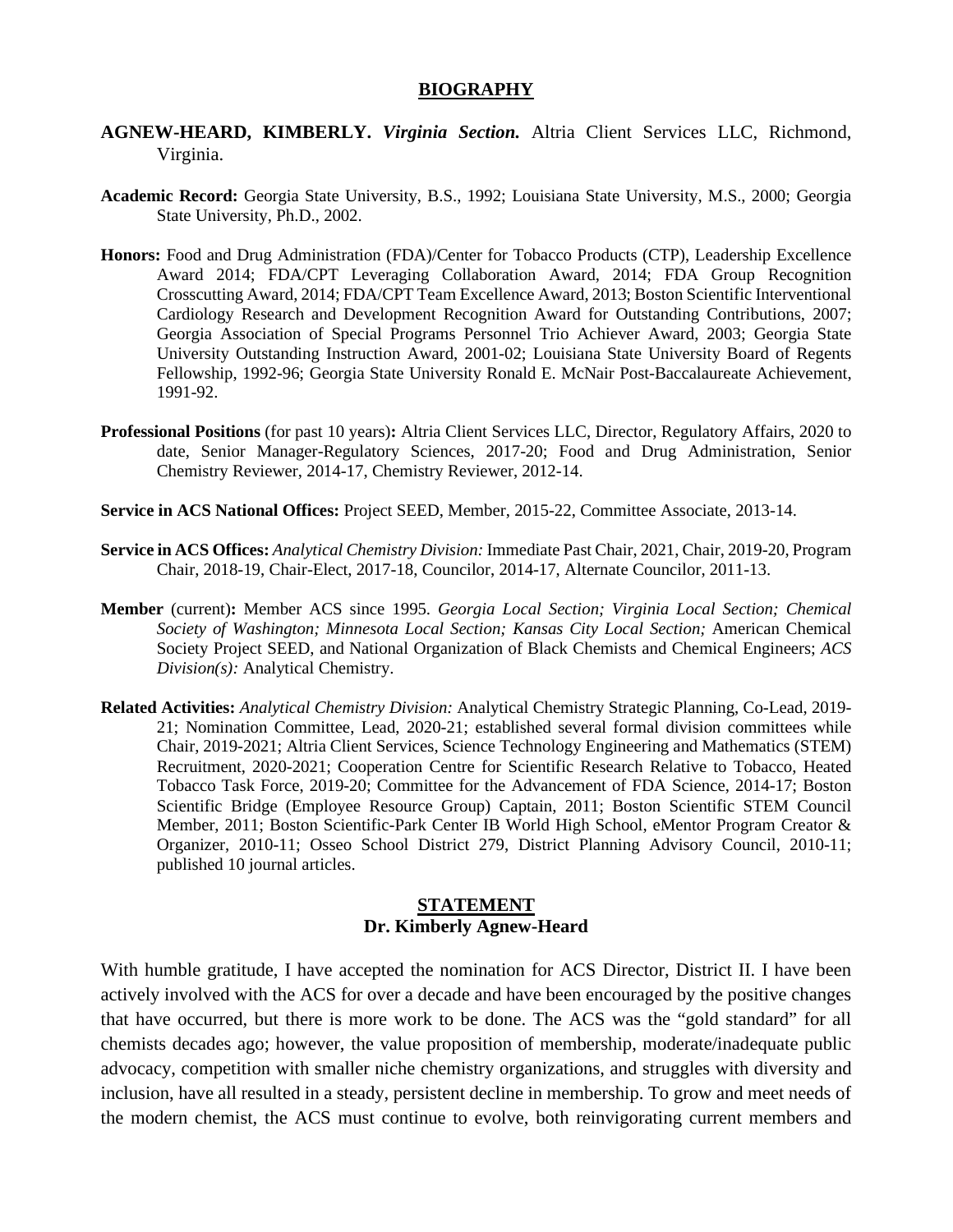engaging with those who are no longer active in the Society. The good news is the largest chemistry organization can and will continue to make a positive impact on students, academia, government, private industry, and chemistry policies.

Who am I? I am a nominee, selected by the Committee on Nominations and Elections, who has over a decade of experience working with ACS on the national level. I take pride in being a first-generation college graduate, born and raised in the Midwest (Lima, OH), and now working in Richmond, VA. I strive to be a change agent focused on working with the ACS to best serve its members. I will also strive to help the ACS continue to evolve as a chemistry organization that truly reflects and serves all the members.

**Membership value to all chemists.** Today, many chemists question the purpose of being an ACS member. I get it! I recall joining the ACS and the excitement of attending conferences in graduate school. Since that time, I have questioned whether I should continue to be involved with the ACS. There is no question that ACS provides an opportunity to volunteer and present innovative research. However, I often wonder, does the ACS provide the level of support for chemists at all stages of their careers? What about those who are not in academia? Does the ACS inform me and advocate for me when it relates to chemistry-governmental policies? Awareness must be raised to highlight the value of an ACS membership for those in non-traditional chemistry careers, as well as those who do not actively participate in publishing primary literature. Most importantly, does ACS publicize to the general public the importance of chemistry to the world, economy, and innovative advancements?

Working with the Project SEED committee has been extremely rewarding in providing first generation and underserved high school students an opportunity to conduct research. Additionally, the ACS Younger Chemists Committee and Women Chemists Committee are active and vibrant. Students are the future of ACS, and we must continue to nurture and engage them, as well as continue to keep them actively involved throughout their careers. Many mid-career chemists tend to experience competing priorities and question what ACS has to offer for them. Most practicing chemists are not in academia - does the ACS have anything to offer mid-career chemist, particularly those who are not in academia? How do we redefine the value proposition for the modern chemist? These are questions I hope to tackle as a Director.

**Continue advocating for diversity, equity, inclusion, and respect (DEIR).** Membership and volunteerism have decreased over the past decade and the ACS has become less diverse (e.g., age, race, education, and profession, etc.). Members in the US and internationally want to be involved with an organization that makes them feel included and appreciated. There has been a stronger push to raise awareness of DEIR and now it is time for action. An organization is only as strong as its weakest link. How do we increase DEIR with students and in academia, which is our pipeline for the future? Alternatively, are there opportunities to re-engage diverse mid-career and retirees? I strongly encourage and advocate for diversity, equity, inclusion, and respect of chemists at all levels and backgrounds. The future state is to have a space for all who want to positively contribute to the success of the ACS and advocate for the advancement of chemistry.

In contemplating my future involvement with the ACS, my resolve has become steadfast to become part of the solution to help the ACS rise to truly serve all chemists. My charge as Director will be to